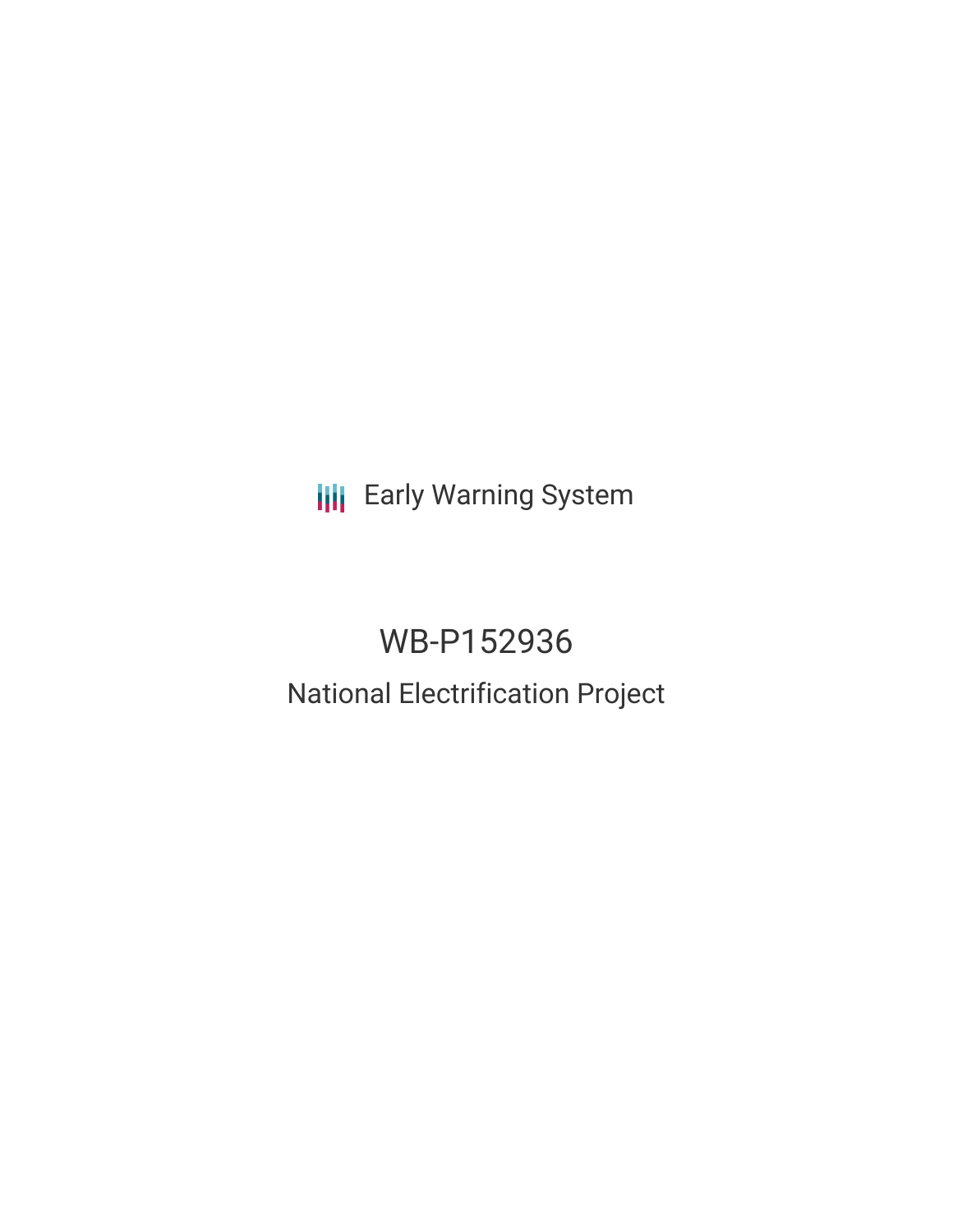

# **Quick Facts**

| <b>Countries</b>                         | Myanmar                                                                                                                     |
|------------------------------------------|-----------------------------------------------------------------------------------------------------------------------------|
| <b>Specific Location</b>                 | Thaton District and the villages near Thaton Power Station and Country-wide in all states and region                        |
| <b>Financial Institutions</b>            | World Bank (WB)                                                                                                             |
| <b>Status</b>                            | Active                                                                                                                      |
| <b>Bank Risk Rating</b>                  | B                                                                                                                           |
| <b>Voting Date</b>                       | 2015-09-16                                                                                                                  |
| <b>Borrower</b>                          | Republic of the Union of Myanmar                                                                                            |
| <b>Sectors</b>                           | Energy, Infrastructure                                                                                                      |
| <b>Potential Rights Impacts</b>          | Cultural Rights, Housing & Property, Indigenous Peoples, Labor & Livelihood, Right to Food, Right to Health, Right to Water |
| <b>Investment Type(s)</b>                | Loan                                                                                                                        |
| Investment Amount (USD) \$400.00 million |                                                                                                                             |
| <b>Project Cost (USD)</b>                | \$567.00 million                                                                                                            |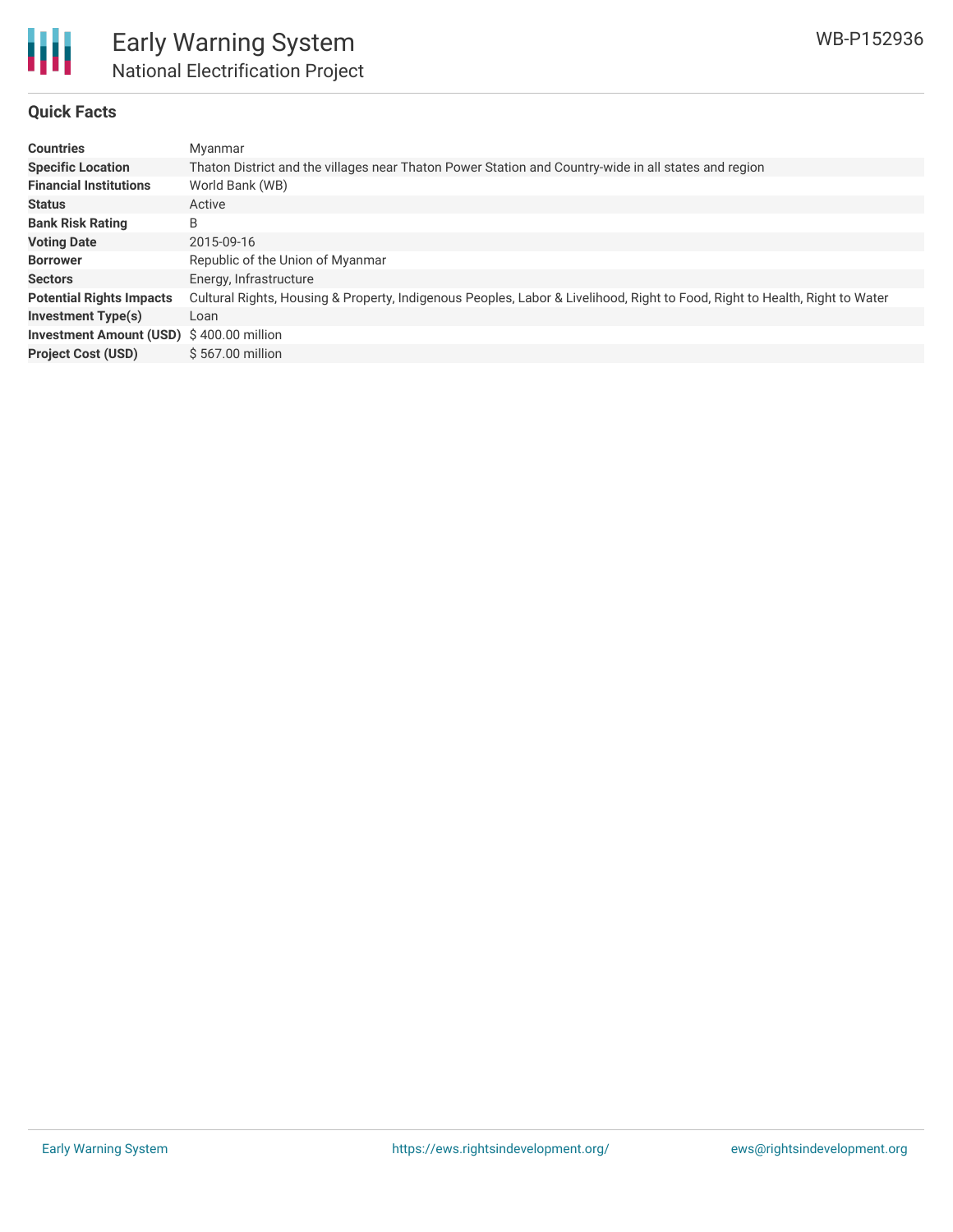

# **Project Description**

The aim of this project is to help increase access to electricity in Myanmar. Results of this project will include new household connections in urban and rural areas across the country. Also, the project will help establish and support a coordinated sectorwide institutional framework for the implementation of national electrification program and strengthen the institutional capacity of the implementing agencies – including the private and public sector in both grid and off-grid work. This project will establish the basis for sustained engagement of the World Bank Group in supporting private and public sector investments to achieve universal electricity in Myanmar. Sub-projects will be determined during implementation. In addition to sub-projects that are implemented by Electricity Supply Enterprise and Yangon Electricity Supply Board, it is expected that part of the subprojects' investments to be funded by the Project will be implemented by private investors / operators and local communities.

One focus of the project will be to build the capacity of staff to screen, assess, plan and monitor the implementation of subprojects. Bank documents stress that currently the "government offices at these levels have no capacity to coordinate electrification activities and have no experience concerning safeguards" and "basic training on regulatory requirements, environmental and social impacts, and environmental and social assessment and management" is needed. The capacity building will cover union, state/region, and district levels.

This project has the following components:

- Grid rollout This will support the extension of distribution networks currently operated by Yangon Electricity Supply Board and Electricity Supply Enterprise.
- Off-grid pre-electrification This will target households which are located outside the existing national grid.
- Capacity building and technical assistance to agencies responsible for the planning, implementation and monitoring of the national electrification program, as well as selection and implementation of sub-projects.
- Contingent Emergency Response.

Location(s): Myanmar. According to Bank documents, it is expected that project implementation will eventually include all 64 districts covering all Regions and States. Specific investments will be identified during project preparation and implementation. Both urban and peri-urban and rural areas will be included. Some areas will have ethnic minorities. Bank documents state that Thaton District and the villages near Thaton Power Station will be prioritized under this project.

Resources needed: Land acquisition is possible.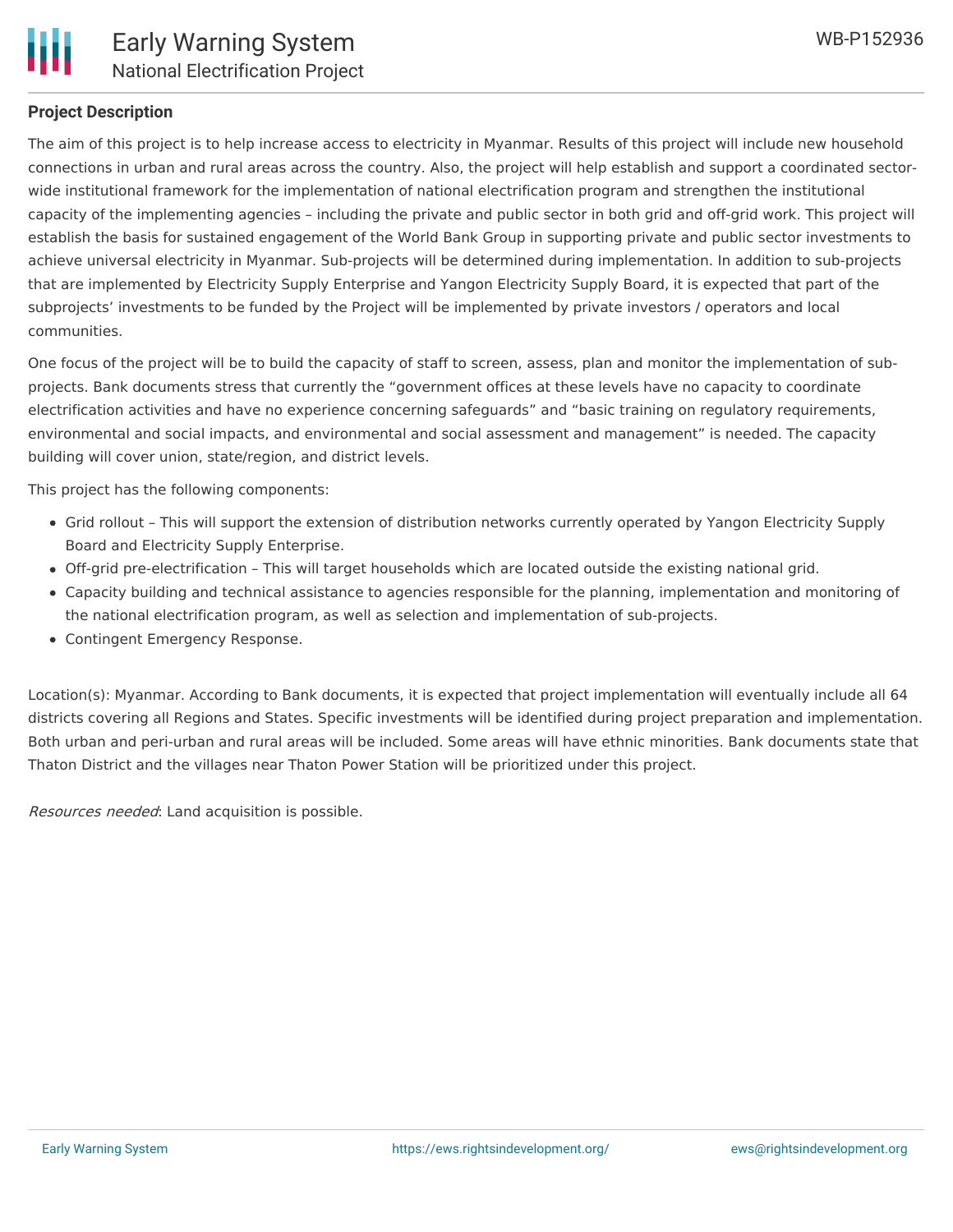

# **Early Warning System Project Analysis**

# **Risk Assessment: Category B.**

The World Bank classifies proposed projects based on the type, location, sensitivity, and scale of the project and the nature and severity of its potential environmental impacts. Category B is assigned to a project if it has "potential adverse environmental impacts on human populations or environmentally important areas - including wetlands, forests, grasslands, and other natural habitats."

## **APPLICABLE SOCIAL & ENVIRONMENTAL STANDARDS**

Based on the World Bank documents, this project triggers the following safeguard policies:

#### **Environmental Assessment OP/BP 4.01**

triggered because the project will invest substantially in grid roll-out, resulting in environmental impacts, such as the need for safe disposal of construction and other waste. This project will include an Environmental and Social Management Framework (ESMF), including a Resettlement Policy Framework and an Indigenous Peoples Planning Framework. The ESMF will provide guidelines for screening of all sub-projects and the ESMF will ensure that no sub-projects have a Category A risk rating.

#### **Natural Habitats OP/BP 4.04**

triggered. Although project documents state that no significant impacts are expected, specific sub-projects and locations will be determined during implementation.

#### **Indigenous Peoples OP/BP 4.10**

triggered because the project will be country-wide and is expected to cover areas with ethnic minorities. Bank documents note challenges and risks, particularly in terms of ensuring that [ethnic minorities] will receive appropriate benefits. An Indigenous Peoples Planning Framework will be prepared as part of the ESMF.

#### **Physical Cultural Resources OP/BP 4.11**

triggered because physical cultural resources may be present in sub-project sites. A guideline for identification of physical cultural resources will be provided in the ESMF.

Involuntary Resettlement OP/BP 4.12 triggered because it is not possible to rule out that some sub-projects would involve involuntary resettlement in the form of land acquisition or loss of other assets.

# **Safety of Dams OP/BP 4.37**

triggered because the project may include small dams (up to 1 Megawatt). According to the Bank, structures with significant adverse impacts due to potential failure of the structure to local communities and assets will not be eligible for financing.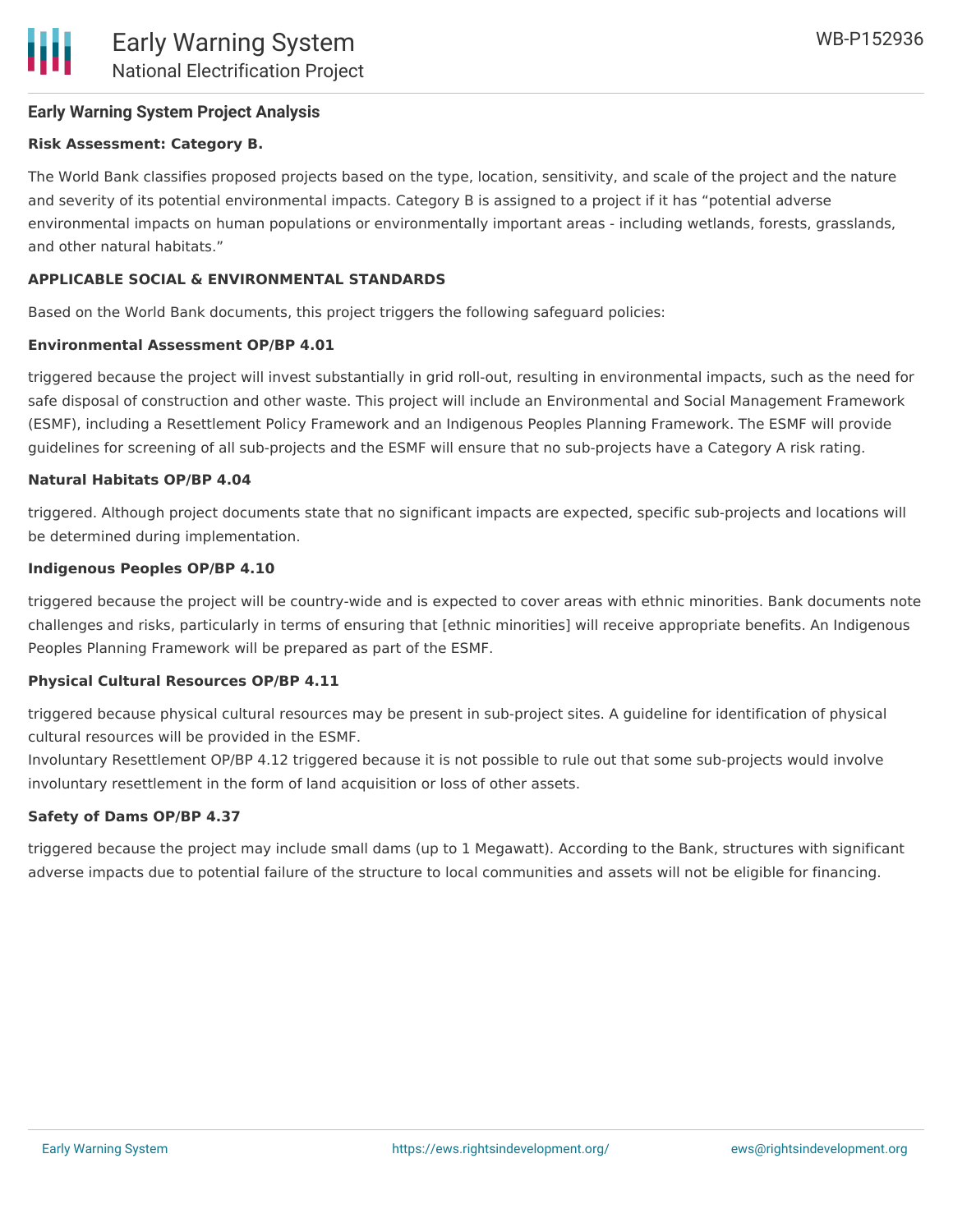# **People Affected By This Project**

# **OUR RISK ASSESSMENT**

Based on the World Bank documents, this project poses potential risks to the following human rights:

# **Right to Property & Adequate Housing:**

Bank documents indicate that, while the sub-projects will likely have small footprints, some land acquisition or loss of assets such as trees and standing crops, cannot be ruled out, for instance, in relation to expansion of existing and construction of new Medium Voltage substations, construction of new Medium Voltage lines, Low Voltage lines, and off-grid investments such as mini-hydro-systems. A Resettlement Policy Framework will provide guidance on screening and planning of sub-projects that have involuntary resettlement impacts. Notably, this Resettlement Policy Framework will include a protocol for voluntary land donations. Careful attention to these matters is required, given Myanmar's long history of conflict stemming from land disputes.

# **Right to Livelihood:**

As noted above, the loss of land, crops and other assets may have implications on the ability of affected persons to sustain their livelihoods. Additionally, to the extent that communities rely on fishing for livelihoods, impacts on fish migration resulting from the project will also affect this right.

#### **Rights of Indigenous People:**

Although Myanmar voted in favor of endorsing the UN Declaration on the Rights of Indigenous Peoples, which provides for free, prior, and informed consent prior to land acquisition, resettlement, and project development, Myanmar has yet to enshrine the right of individuals to participate in decision making regarding projects that affect them in its national laws. According to an assessment report published by the Danish Institute for Human rights, Myanmar Centre for Responsible Business, and the Institute for Human Rights and Business, Myanmar is one of the most culturally diverse countries in the region, and ethnicity is a complex, contested and politically sensitive issue where ethnic groups have long believed that the Government manipulates ethnic categories for political purposes. The report notes that the recognition of certain groups living in Myanmar as indigenous peoples is unclear in law and may be contested in practice.

Given its broad geographic scope, this project will likely impact the ability of affected indigenous populations to maintain their political, economic and/or social structures in accordance with indigenous peoples' cultures, spiritual traditions, histories and philosophies. World Bank documents state that some of the project areas will include Ethnic Minorities. Specifically, Bank documents discuss potential risks to Ethnic Minorities: Investing in distribution networks and off-grid electrification in conflict or post-conflict areas where ethnic minority organizations provide parallel social services and community infrastructure also poses risks that require a good consultation and project management approach. Bank documents also note challenges in terms of ensuring that [ethnic minorities] will receive appropriate benefits.

#### **Right to Culture:**

As noted above, Bank documents state that physical cultural resources may be present in sub-project sites, thereby potentially impacting the ability of communities, including indigenous populations, to maintain traditional customs and take part in cultural life.

#### **Right to a Healthy Environment:**

According to the Bank, the project may require safe disposal of construction and other waste, which may result in pollution of surface water sources. Construction of infrastructure near water bodies may also generate water pollution. During construction, air pollution may result from emissions from machines and equipment, such as drilling rigs and generators) used for different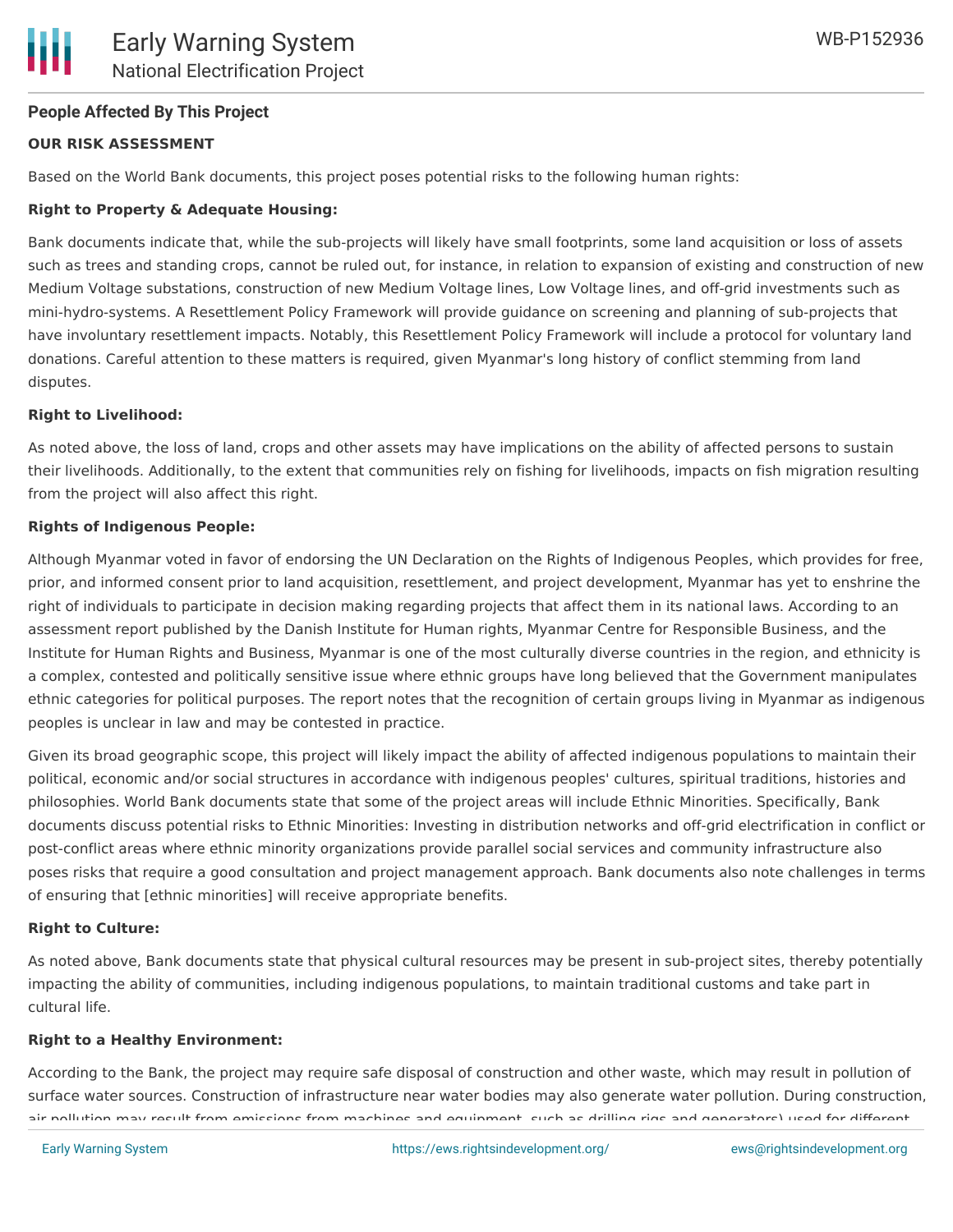

# **Investment Description**

World Bank (WB)

Bank financing: World Bank

Borrower: Republic of the Union of Myanmar. The implementing agencies are the Ministry of Electric Power and the Ministry of Livestock, Fisheries and Rural Development.

Amount of bank loan or investment: USD 400.00 million

Total project cost: USD 567.00 million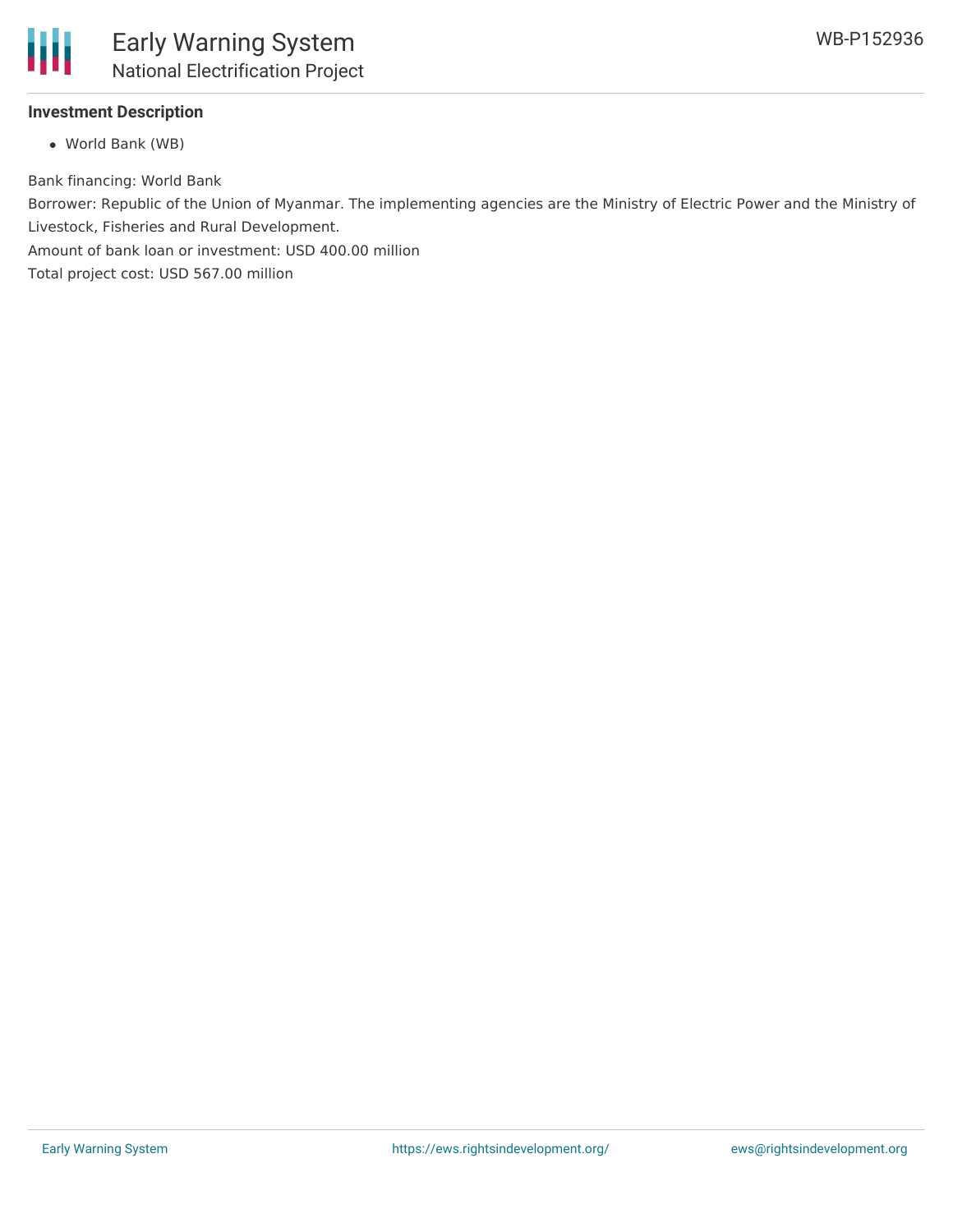

# **Contact Information**

Borrower/Client/Recipient Name: Republic of the Union of Myanmar Contact: Daw Ni Ni Than Title: Director, Treasury Department, Ministry of Finance Tel: 9567410455 Email: ninithan07@gmail.com

Implementing Agencies Name: Ministry of Electric Power Contact: Aung Than Oo Title: Deputy Minister Tel: 95-67-410-206 Email: moepdmin@mepe.gov.mm

Name: Ministry of Livestock, Fisheries and Rural Development Contact: U Khant Zaw Title: Deputy Director General Tel: 95-67-401109 Email: kzaw.dda@gmail.com

# **CONSULTATIONS**

Project documents note that "it will be critical that the [project] is implemented using a conflict-sensitive approach underpinned by thoughtfully designed, inclusive and well-executed consultation and engagement strategies." According to Bank documents, project preparation included a number of public consultations and field visits to solicit feedback. Project documents state that field visits were made to 8 villages across northern Chin State (Falam, Hakha), and southern Shah State (Taunggyi, Yatsauk), four villages per state, and discussions were also held with communities. The Bank states: "In Shan State, the ethnic composition across the four villages visited was Bamar, Danu, Pa-O and Nepali. Chin, Shan, Pa-O and Danu speakers joined the field research team, as needed, to assist in facilitating meaningful engagement at village level." The draft Environmental and Social Management Framework and the Poverty and Social Impact Assessment was disclosed on May 5, 2015. Public consultations took place in Mandalay, Thuanggyi and Yangon.

# **PROJECT-LEVEL GRIEVANCE MECHANISM**

According to Bank documents, a grievance redress mechanism will be one component of the Environmental and Social Management Framework. Information about the grievance redress mechanism will be communicated to different stakeholders and "it is intended that information about the GRM be disseminated widely in meetings and through pamphlets and brochures in Myanmar language and ethnic languages, as needed/relevant."

According to the Bank, the different levels of the grievance redress mechanism are:

- Stage 1: Local village or township level, in which any person/s aggrieved by any aspect of the Project can lodge an oral or written complaint/grievance to the local Village Electrification Committee or implementing partner/operator.
- Stage 2: If a person is not satisfied with the outcome of Stage 1, she/he/they can lodge the complaint to the District DRD or MOEP Programme Management Office.
- Stage 3: If a person is not satisfied with the outcome of Stage 2, the case should be referred to the respective State/Region and/or National Programme Management Office.

The Village Electrification Committees and Programme Management Offices will keep a record of all complaints received